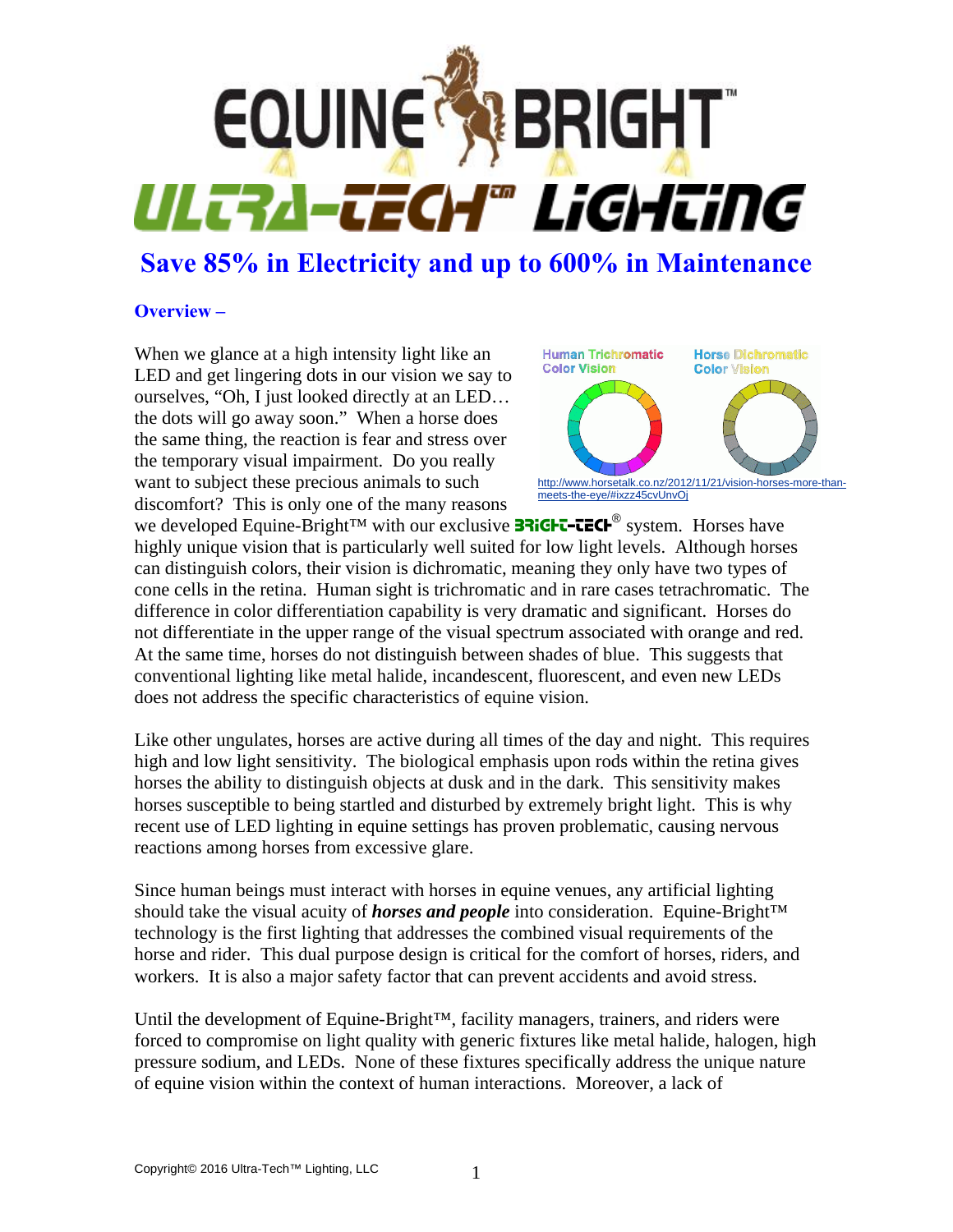understanding about how horses visualize the world has led to poor design decisions for stables, barns, and competition venues including race tracks.

This was the motivation behind developing Equine-Bright™ technology. It is well accepted and scientifically verified that a happy and comfortable horse is a more responsive and competitive horse.

### **Equine Vision Challenges –**

| 6,500-9,500 K                                                                           | LCD or CRT screen       |
|-----------------------------------------------------------------------------------------|-------------------------|
| 15,000-27,000 K                                                                         | Clear blue poleward sky |
| These temperatures are merely characteristic;<br>considerable variation may be present. |                         |

Studies using electroretinogram (ERG) flicker photometry have been used to measure spectral properties of cones in ungulates including horses. As it turns out, peak sensitivity of S-cones varied

from ~444nm to ~455nm while M/L-cones came in from ~552nm to ~555nm, relating to the shorter end of the visual spectrum. (Jacobs, Deegan, Neitz, 1997) Not coincidentally, these spectral ranges highly correspond to outdoor sunlight.

Based upon studies, horses should be treated to simulated sunlight with a spectral balance from 428nm through 539nm when indoors. Stables, barns, stalls, and common areas should maintain sufficient light intensities within the horse's visual sensitivity to provide appropriate comfort and visual acuity. It is also important to note that proper lighting levels within a balanced spectrum can relieve stress and lead to happier animals. Light can directly influence mood and disposition.

The eyes of ungulates like horses, cows, sheep, goats, moose, and deer are

| <b>Temperature</b> | <b>Source</b>                                       |
|--------------------|-----------------------------------------------------|
| 1,700 K            | Match flame, low pressure sodium lamps (LPS/SOX)    |
| 1,850 K            | Candle flame, sunset/sunrise                        |
| 2,400 K            | Standard Incandescent lamps                         |
| 2.550 K            | Soft White Incandescent lamps                       |
| 2,700 K            | "Soft White" compact fluorescent and LED lamps      |
| 3,000K             | Warm White compact fluorescent and LED lamps        |
| 3.200 K            | Studio lamps, photofloods, etc.                     |
| 3,350 K            | Studio "CP" light                                   |
| 4,100-4,150 K      | Moonlight <sup>[2]</sup>                            |
| 5,000 K            | Horizon daylight                                    |
| 5,000 K            | Tubular fluorescent lamps or                        |
|                    | cool white/daylight compact fluorescent lamps (CFL) |
| 5,500-6,000 K      | Vertical daylight, electronic flash                 |
| 6.200 K            | Xenon short-arc lamp <sup>[3]</sup>                 |
| 6,500 K            | Daylight, overcast                                  |

unique because they use a reflective membrane called the *taptum* 



*lucidum* that intensifies low light levels. When designing an artificial light for these species, it is critical to *avoid high directional intensities* from a light source like LED elements. This can actually damage the retina. An LED's high glare is inherently uncomfortable and stressful for these animals. Ultra-Tech™ Lighting has designed a set of industrial water resistant fixtures specifically for horses within indoor environments.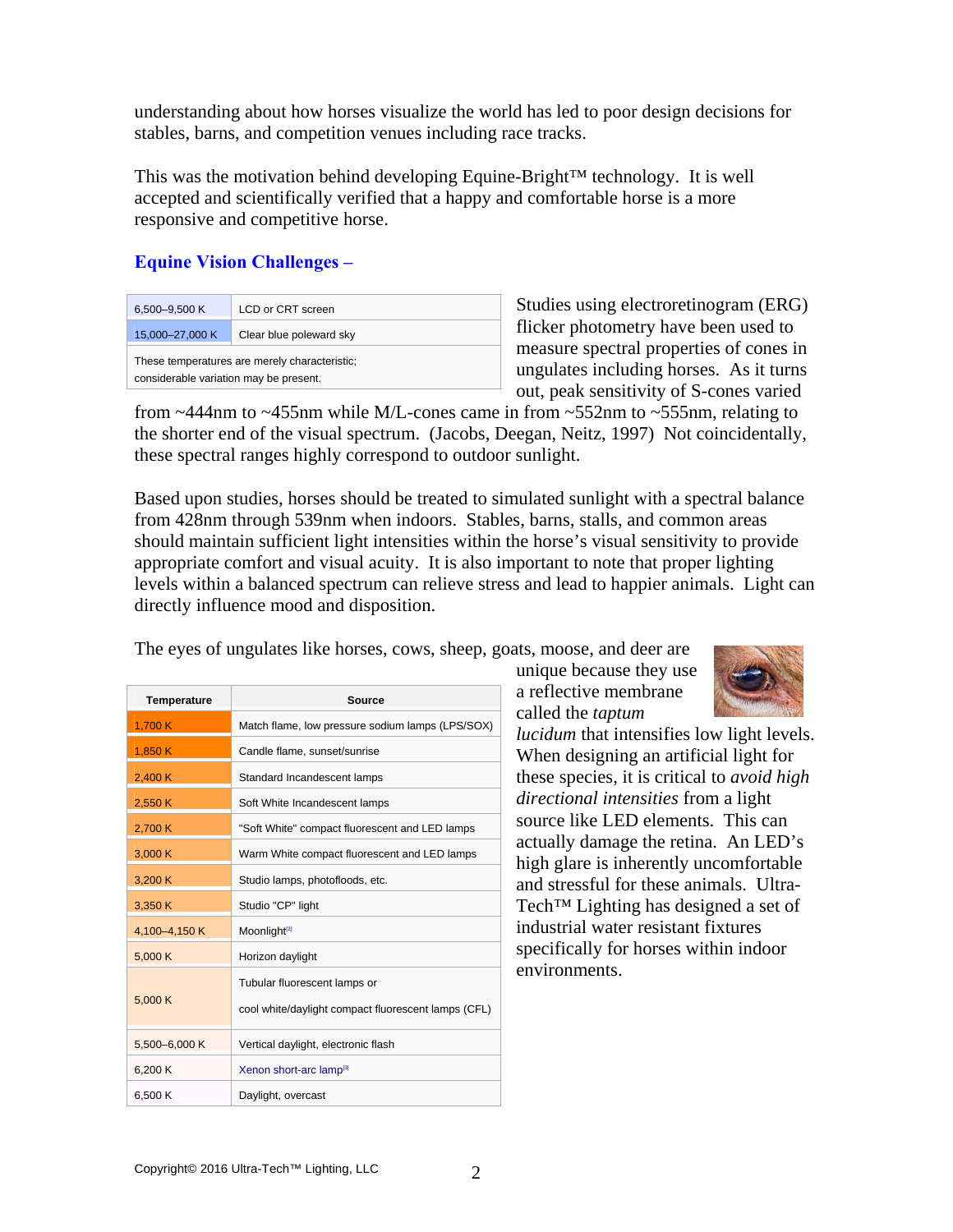Horses are more comfortable and happier under a full spectrum light that has enhanced intensities from 428nm to 600nm. The visual light spectrum is characterized by its color temperature measured in Kelvin (K); the higher the temperature, the "whiter" the light. The temperature is derived from the color of a "black-body radiator." High color temperatures are called "cool" because of their white appearance while low temperatures are considered "warm" because they tend to be more



yellow/orange like a sunset. The graph depicts a *Planckian locus* which represents the color hue associated with different temperatures. Bright sunlight ranges above 10,000K and is in the blue range. Very few lighting products emit temperatures above 5,000K. The color temperature chart lists the various light temperatures with corresponding sources. We see that daylight begins around 6,500K, representing an overcast day. Clear blue poleward sky which is often called "northern exposure" exceeds 15,000K.

Unfortunately, there have not been high color temperature fixtures that address equine environmental needs. Most often, facilities use generic fluorescent fixtures or incandescent lighting because it is simply readily available. To be sure, some equine facilities have adopted LEDs for energy efficiency, but without any consideration for the potential effects upon animals.

Moreover, the equine environment presents challenges of moisture, straw dust, soil dust, and positioning. Therefore, an indoor fixture must be moisture-proof (IP55 rating), washable, and durable. The luminary must accommodate the needs of horses, but also address the visual requirements of workers. Thus, there must be a balance of spectral output appropriate for both species.



Human vision carries from  $\sim$ 400nm to  $\sim$ 700nm. The highest acuity occurs from ~540nm to ~650nm. This provides an overlap in the 550nm range. By balancing spectral intensities for both workers and animals, Equine-Bright™ technology optimizes total performance.

## **The Science of Equine Venue Lighting –**

The objectives for lighting indoor and outdoor equine facilities include:

- ♦ Optimal spectral output for horses and workers
- ♦ Increase animal health, safety, and performance
- ♦ Anti-bacterial, anti-viral, anti-fungal (indoors)
- Low glare
- $\triangle$  Energy efficient
- Longevity
- ♦ Durability
- ♦ Environmentally friendly (recyclable)
- ♦ Cost effective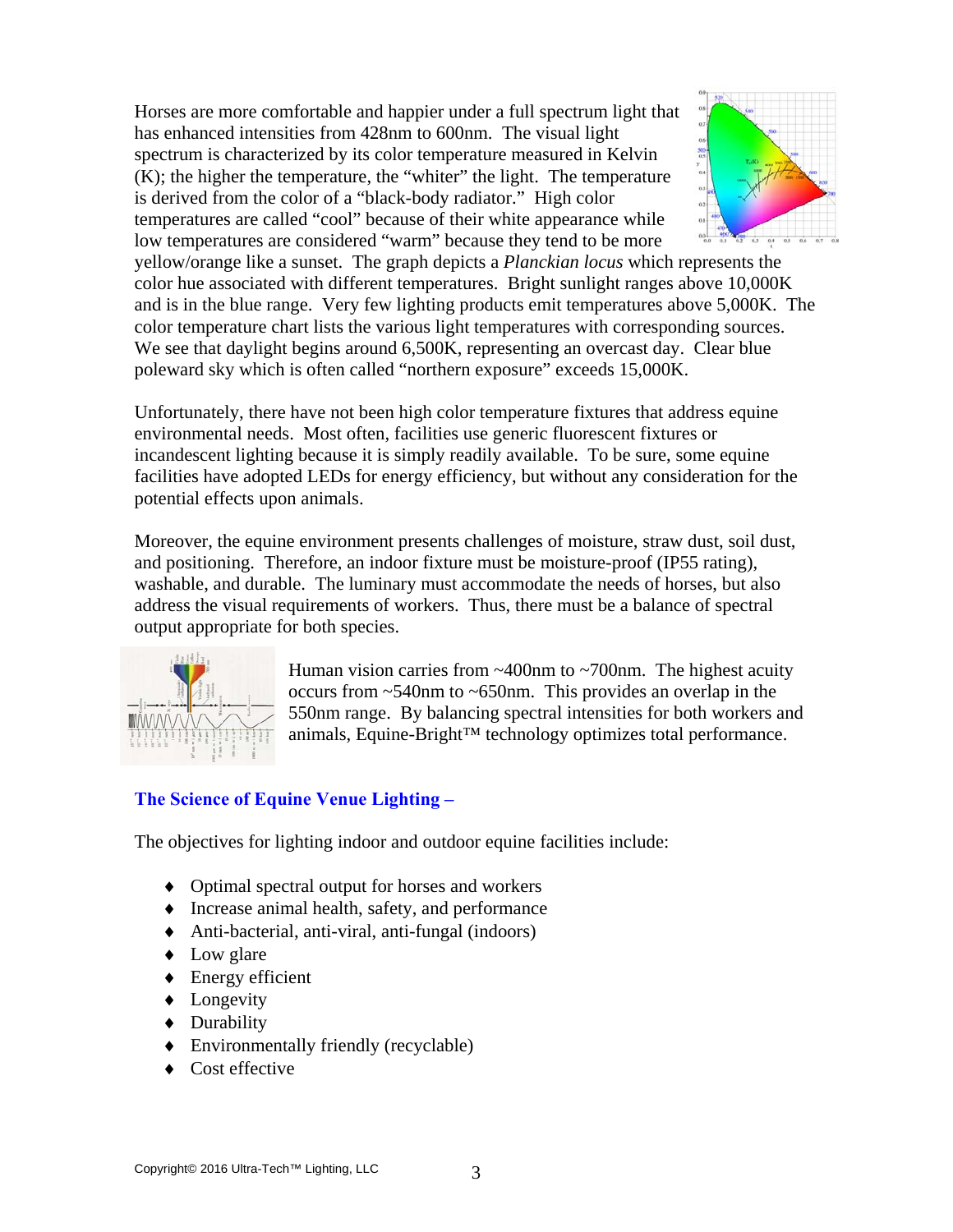Equine-Bright<sup>™</sup> features our unique **BRIGHT-TECH<sup>®</sup>** System that uses proprietary

LUMENTEC<sup>®</sup> spectral tuning in conjunction with magnetic induction lighting (MIL) and nano-particle reflectors to precisely create light that matches visual profiles of horses, workers, and athletes. MIL was actually invented by world renowned Nikola Tesla back in the late 1800s and was patented in 1891. Tesla called his invention "Forever Bulbs" when they were presented at the



Large format light source

1893 Chicago World's Fair because there are no filaments to burn out. Equine-Bright™ fixtures have a rated lifecycle of 100,000 hours which is 11 years operating 24 hours x 365 days per year. Thomas Edison thought such a long lasting bulb was a terrible business model and idea.



Focused Beam

As the above diagram illustrates, our **33 ICHT-TECH**<sup>®</sup> System uses a large format MIL bulb that evenly disperses light without the glare

of LEDs, halogen, or metal halide. This makes the lamps safe for direct viewing, allowing them to be strategically placed where needed. Unlike standard lighting that emits a focused beam, Equine-Bright™ uses a specialized proprietary nano-reflector

material with millions of highly reflective particles that evenly diffuse light into a "field." The effect is similar to reflected sunlight for a more natural and safe effect. Light is dispersed in



Nano-particles



outdoor settings by bouncing off uneven natural surfaces in all directions. Even when direct sunlight is blocked, light continues into shaded areas. This is the principle behind the Equine-Bright™ design. The reflector material appears white instead of the common metalized (silver) finish. Material used in our **BRIGHT-TECH**<sup>®</sup> System has a 0.96 reflective index which is actually 60% more reflective than metal.

The color rendition index (CRI) for Equine-Bright™ lighting exceeds 0.90 so colors appear as they would under natural sunlight, providing maximum visual acuity for humans and animals… a more healthful and safe environment. Hot metal halide and other high intensity discharge (HID) lighting wastes considerable energy by emitting heat and infrared wavelengths. This light is simply wasted on both horses and human beings.

#### **The Importance of Diffused Light –**

A horse's field of vision is very different from people. As vegetarians, horses are defensive animals meaning they are prey for carnivore hunters like large cats and wolves.

Eyes on the side of its head provide a wide defensive visual field. Horses can be easily startled by motion at the edge of their peripheral vision. This is a defensive mechanism. Experiments show that points of bright light like a lamp or motion like a moving car can be highly distracting. That is why blinders are used to direct a horse's visual attention forward.

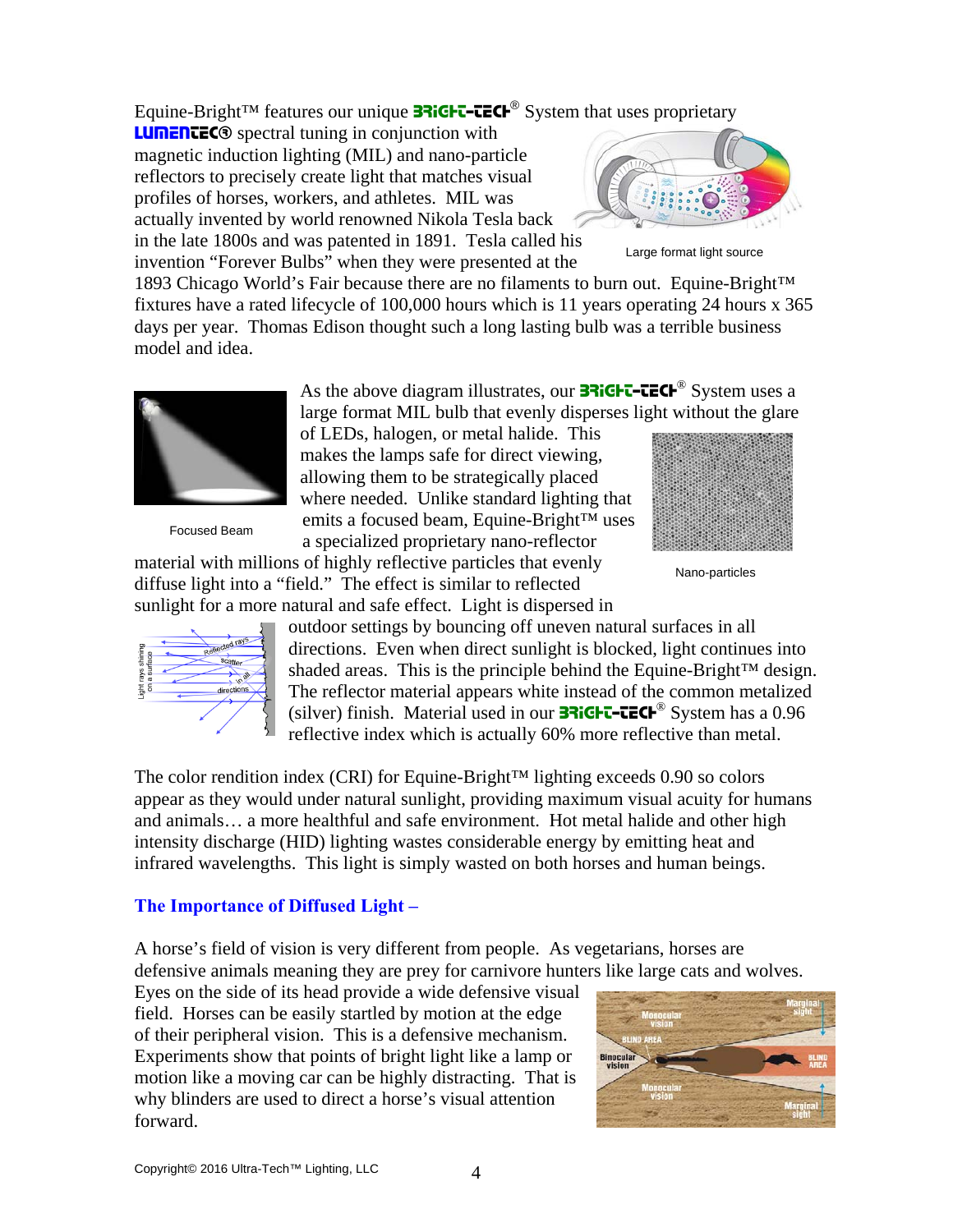The Equine-Bright™ design rapidly diffuses and disperses light from the fixture to drop the perceived and dynamic intensity at the light source. Unlike an LED that may be comprised of many extremely intense diodes, the large format bulb spreads the intensity over a wider area. Workers, riders, and horses can directly view an Equine-Bright™ fixture safely and without discomfort. Equally important, a horse can turn its head 180 degrees through the light field without becoming startled or apprehensive. This means a horse can move from monocular to binocular vision without encountering sudden lighting intensity.

For the first time, race tracks and equestrian competition venues can provide exceptional lighting for both horse and rider. Standard lighting usually consists of 1,000-watt to 1,500-watt metal halide fixtures mounted on high poles or a cantilevered roof. As the horse and rider move from light pole to pole, the intensity within the visual field changes. This causes the eye to constantly adjust. The bright-to-dark cycle can even have a hypnotic effect. Using Equine-Bright™ technology, indoor training areas can be properly illuminated to substantially increase safety and comfort. Generic high



High intensity lights on poles can be distracting and actually refracts on the camera lens.

intensity lighting actually emits *too much light* for vision and even photography and videography. Deficiencies within the visually effective lumens (VEL) range for humans and video cameras using charged coupled devices (CCD) combines with too much intensity in the non-visual ultraviolet and infrared ranges, distorting visual perception. Charged coupled devices (CCD) used in modern digital photography and videography are sensitive to spectral imbalances.

#### **Flicker (Strobe Effect) –**

It may be coincidental that the first motion picture taken by Eadweard Muybridge in 1878 was of a race horse. It was used to determine if all four hooves simultaneously left the

ground during the stride. By moving film at a constant rate over the lens aperture, Muybridge was able to capture a horse in virtual motion. From this experiment the motion picture industry was born. The Muybridge film is famous and serves as an important illustration of "strobe effect."



Since most electricity throughout the world is Nikola Tesla's alternating current (AC),



lighting is subject to "flicker" at the AC cycle rate. In the United States the rate is 60Hz while in Europe and some other countries it is 50Hz. Flicker is a serious problem for fluorescent and LED lighting. HID fixtures are also subject to flicker and harmonics. Strobe effect from flicker can cause a loss of visual acuity. A horse and rider moving at 30mph cover 44 feet per second. Although movies are thought to cover the perceptive range of human vision at 24 frames per second, the actual eye/brain visualization is far more sensitive.

For example, a trained pilot can see a flash of light lasting only  $1/1,000<sup>th</sup>$  of a second (light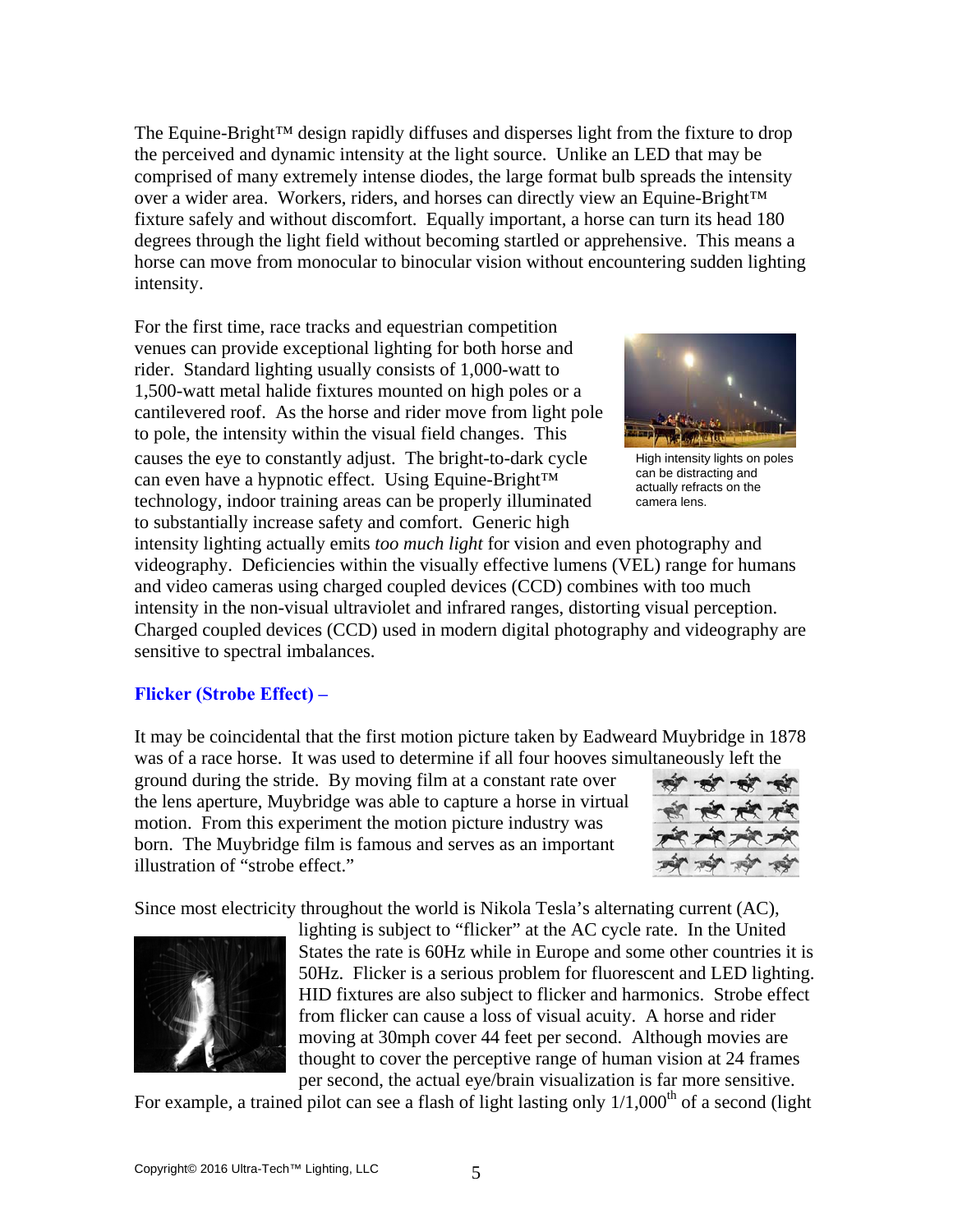on dark) while most of us can perceive a strobe up to  $1/200<sup>th</sup>$  of a second (dark on light). Perception mechanics are not precise from individual to individual or horse to horse, but a 60 cycle strobe will generally remove .7333 feet per second from a static object at a viewer's acuity of 60 frames per second. If the object is a horse traveling at 45mph, the conversion is 66 feet per second causing a loss of 1 foot.

Although this missing visualization may seem trivial, visual perception is not simply object to object because the brain interpolates between each viewing cycle. At the same time, the eye moves through a 180 degree forward visual axis, altering the extent of the peripheral visual plane. From jumping to racing, strobe effect can inject substantial hazards due to loss of motion orientation and perception.

To be sure, flicker is a paramount issue for racing and equestrian competitions. Jockeys and equestrian athletes are familiar with daytime lighting inconsistencies that include intermittent cloud cover and the changing angle of the sun throughout the day. Nighttime events under artificial lighting do not suffer from such inconsistencies. However, strobe effect injects equally negative variables. That is why the flicker-free performance of Equine-Bright™ technology is so impressive and desirable. It completely solves the problems associated with flicker and strobe effect. This means more events can be safely and effectively scheduled for evenings.

Although LED is the most popular new lighting for energy efficiency, it displays the greatest propensity for flicker. Their high frequency flicker is associated with major human health issues that include strobe epilepsy, migraine headaches, nausea, impaired visual acuity, poor concentration, sleep disorders, mood swings, eye strain, and a lack of eye/hand coordination. There is no reason to believe horses do not suffer from the same consequences. The problem is serious enough for the IEEE Standards Working Group, IEEE PAR1789 to take up "Recommending practices for modulating current in High Brightness LEDs for mitigating health risks to viewers." This process has been put in place to advise the lighting industry, ANSI/NEMA, IEC, EnergyStar and other standards groups about the emerging concern over flicker in LED lighting. The objective is to develop electronics and associated standards that can either eliminate the flicker or mitigate biological impacts by raising the frequency to levels that are imperceptible to the brain.

## **Energy Efficiency –**

A 300-watt Equine-Bright™ fixture can generally replace a 1,000-watt metal halide lamp for more than 85% savings including ballast overheads. At the same time, Equine-Bright™ fixtures are 40% to 60% more efficient than standard fluorescent fixtures and more than 85% more efficient than metal halide or halogen. Equine-Bright™ fixtures do not emit significant heat because more than 90% of the energy is used to create visible light. Nothing is wasted in the infrared or ultra-violet range.

Equally important, most electric bills are dominated by "demand charges." This is the rate charged for the highest monthly or quarterly usage. Demand charges are directly related to "in-rush" current which is the amount of electricity required to turn something on. In-rush current can be as much as 20 times the operating current for HID lamps like metal halide,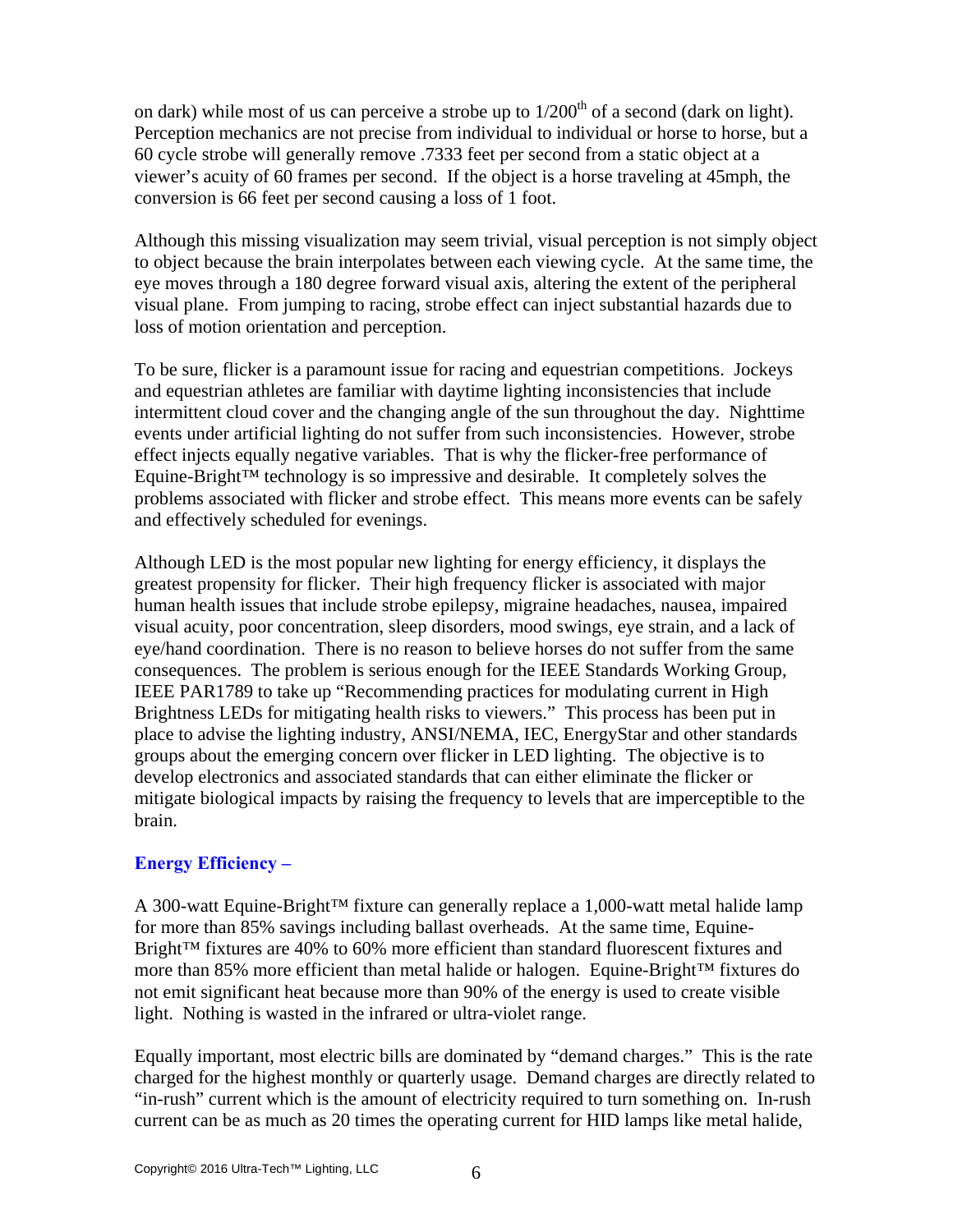halogen, and high pressure sodium. Even new LED fixtures can register very high in-rush current. Consider that a 1,000-watt metal halide lamp and ballast can draw 1,150 watts in operating current which can pull 23,000 watts in in-rush current. That means that just a few conventional fixtures can substantially increase your electrical demand charges *for your entire electric bill!* Equine-Bright™ fixtures have negligible in-rush current and the ballasts (drivers) have a Power Factor (PF) of .98… extremely efficient.

#### **Low Maintenance –**

As mentioned, the modern version of Nikola Tesla's "Forever Bulb" has a rated lifecycle of 100,000 hours. This is 500% longer than an HID bulb with common ratings of less than 5,000 hours. Although some LEDs claim 50,000 and 100,000 hour lifecycles, the technology has not been deployed in the real world long enough to prove the claim. As the installed base of LED expands,



consumers are discovering that LEDs fail far sooner than their ratings.

Conventional lighting can lose up to 20% of light output within the first few months of operation and more than 50% before total failure. By comparison, Equine-Bright™ fixtures have a 50,000 hour or 5-year warranty. They retain 90% of their lumen output for 90% of their lifecycle. This translates into impressive savings and payback. When considering the labor costs, disposal fees, and equipment resources required for proper maintenance, the proven lifecycle benefits represent bottom line performance and convenience.

#### **Environmentally Friendly –**

Equine-Bright™ bulbs do not use dispersed mercury. Instead, there is a solid amalgam slug similar to dental filling material that can be removed and shipped back to Ultra-Tech™ Lighting for recycling. The remainder of the bulb may be discarded as regular glass and metal. This saves on disposal costs and protects against expensive clean-up procedures now mandated by the EPA, OSHA, and other regulatory agencies.



More and more emphasis is being placed upon health risks associated with dispersed mercury contained in all forms of fluorescent lighting. Standards for cleaning up accidental breakage are being tightened to the point where "hazardous materials"



("HAZMATS") handling is now required. Broken bulbs cannot be swept or vacuumed. Special procedures must be used in accordance with Environmental Protection Agency ("EPA") rules and regulations. Not only is a broken fluorescent bulb *hazardous to your health*, but fines for improper clean-up and disposal can be *hazardous to your wealth*.